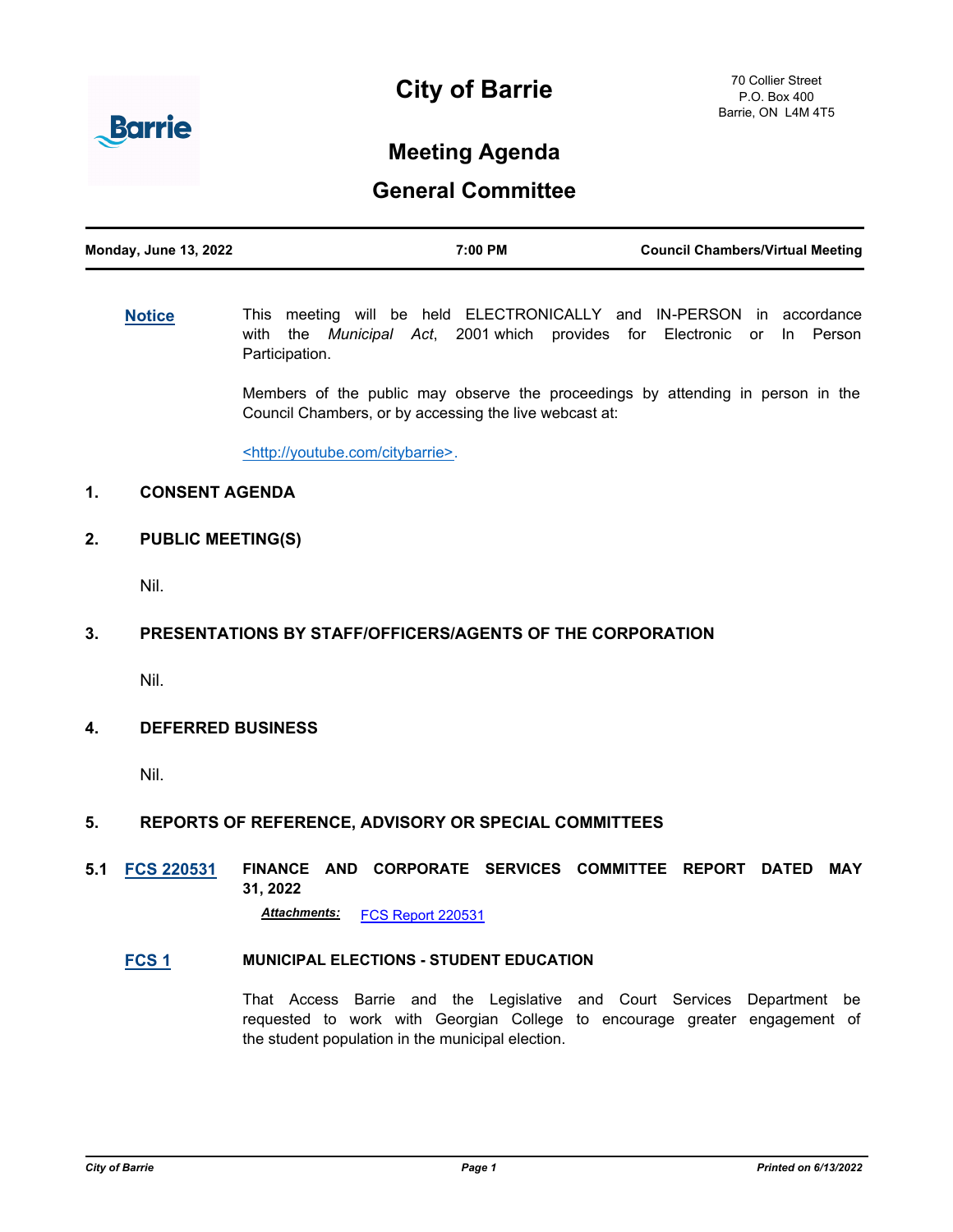#### **[FCS 2](http://barrie.ca.legistar.com/gateway.aspx?m=l&id=/matter.aspx?key=50719) 2021 YEAR END AUDITED FINANCIAL STATEMENTS**

That the 2021 Audited Consolidated Financial Statements attached as Appendix "A" to the Report to the Finance and Corporate Services Committee dated May 31, 2022, be received.

[Report to Finance Committe-2021 Year End Audited Financial Statements Staff](http://barrie.ca.legistar.com/gateway.aspx?M=F&ID=221c5817-7284-4326-a249-bb0197642508.pdf) [Appendix A - 2021 City of Barrie Consolidated Financial Statements](http://barrie.ca.legistar.com/gateway.aspx?M=F&ID=53aa1d1a-81b7-444a-8340-f824afc0d001.pdf) [Appendix B - Deloitte Report to the FCSC on the 2021 Audit](http://barrie.ca.legistar.com/gateway.aspx?M=F&ID=9ad605e9-009e-450b-b38a-143137a11d2b.pdf) *Attachments:*

### **[FCS 3](http://barrie.ca.legistar.com/gateway.aspx?m=l&id=/matter.aspx?key=50699) OVERNIGHT WATERFRONT PARKING AND TRAFFIC BY-LAW UPDATES**

That Traffic By-law 2020-107, as amended, be repealed and replaced with Appendix "B" to the Report of the Finance and Corporate Services Committee dated May 31, 2022 concerning Overnight Waterfront Parking and Traffic By-law Updates.

[Report to FCS - Overnight Waterfront Parking and Traffic By-law Updates](http://barrie.ca.legistar.com/gateway.aspx?M=F&ID=592dc740-8cc3-4405-b893-05af829d3a82.pdf) [Appendix "A" - Traffic By-law 2020-107](http://barrie.ca.legistar.com/gateway.aspx?M=F&ID=45f20c00-0ec8-4331-a4a5-7ca29b70a04d.pdf) [Appendix "B" - Draft Traffic By-law 2022-0XX](http://barrie.ca.legistar.com/gateway.aspx?M=F&ID=e9325f29-b7b6-4acb-a96d-672a8465916c.pdf) *Attachments:*

**5.2 [CB 220607](http://barrie.ca.legistar.com/gateway.aspx?m=l&id=/matter.aspx?key=50864) CITY BUILDING COMMITTEE REPORT DATED JUNE 7, 2022**

Attachments: [CB Report 220607](http://barrie.ca.legistar.com/gateway.aspx?M=F&ID=3386488a-88f0-40c1-ad40-c618669055e2.pdf)

#### **[CB 1](http://barrie.ca.legistar.com/gateway.aspx?m=l&id=/matter.aspx?key=50789) MUNICIPAL HERITAGE REGISTER - 2 AND 4 INNISFIL STREET**

That the properties known municipally as 2 and 4 Innisfil Street be added to the Municipal Heritage Register as listed properties.

#### **6. STAFF REPORT(S)**

## **[DEV019-22](http://barrie.ca.legistar.com/gateway.aspx?m=l&id=/matter.aspx?key=50838) LAKE SIMCOE REGION CONSERVATION AUTHORITY SERVICE LEVEL AGREEMENT**

- 1. That the General Manager of Infrastructure and Growth Management be authorized to complete a Service Level Enhancement Agreement with the Lake Simcoe Region Conservation Authority in a form approved by the Director of Legal Services, the Director of Development Services and the Director of Finance, and subject to an amount funded by the Province of Ontario's Streamline Development Fund in an amount not to exceed \$175,000.00.
- 2. That the Mayor and City Clerk be authorized to execute a Service Level Enhancement Agreement with the Lake Simcoe Region Conservation Authority. (DEV019-22)

*Attachments:* [DEV019-220613](http://barrie.ca.legistar.com/gateway.aspx?M=F&ID=2171644f-3fcc-46c9-a069-68d913bd7340.pdf)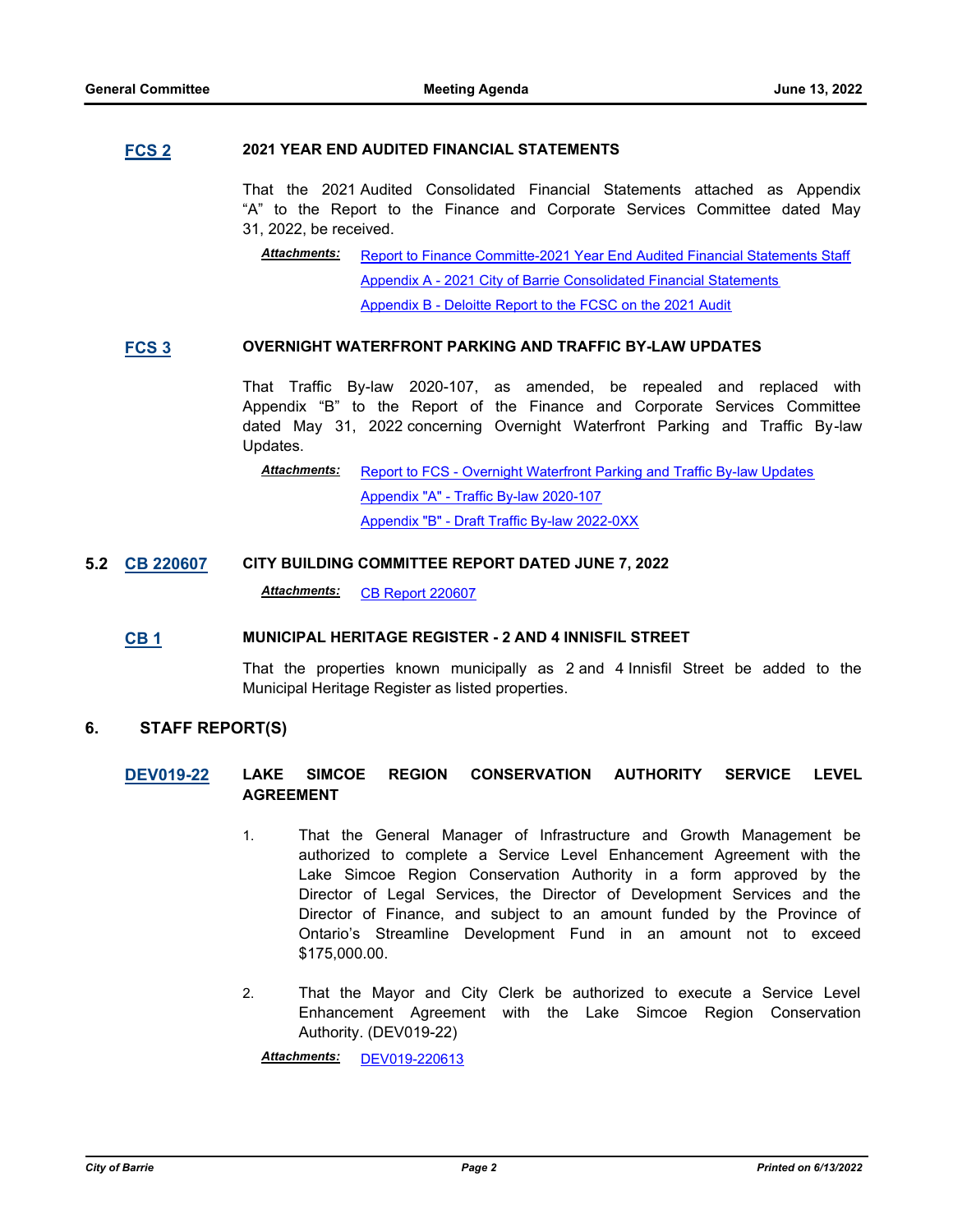#### **[DEV020-22](http://barrie.ca.legistar.com/gateway.aspx?m=l&id=/matter.aspx?key=50842) AUTOMATED SPEED ENFORCEMENT CAMERAS IN SCHOOL AND COMMUNITY SAFETY ZONES**

- 1. That staff in the Development Services Department be authorized to move forward with the Automated Speed Enforcement Program in school zones and community safety zones, with an upset 2022 limit of \$300,000 to be funded from the Tax Rate Stabilization Reserve for the costs associated with the first year of implementation including:
	- Leasing two (2) mobile cameras;
	- · A new senior transportation technologist position;
	- MTO licence plate lookup costs;
	- · Barrie's portion of the shared costs associated with a joint processing centre or sworn provincial offences officers who review the camera images and issue tickets, as appropriate;
	- · Traffic signage;
	- Postage; and
	- · Startup membership costs (if any).
- 2. That the Mayor and City Clerk be authorized to enter into agreements to implement an Automated Speed Enforcement program with either Local Authority Services (LAS) or the City of Toronto, based on evaluation of best value to the City, with such agreements to be to the satisfaction of the Directors of Legal Services, Development Services and Legislative and Court Services.
- 3. That staff in the Legislative and Court Services Department investigate and report back with the next steps associated with implementing an Administrative Monetary Program System (AMPS) program with respect to Parking and Automated Speed Enforcement penalties.
- 4. That should there be additional revenue generated through the enforcement of this program, once implemented, staff review ways to use that net revenue for other traffic safety initiatives and report back to General Committee through the annual budget process on the allocation of the funds. (DEV020-22) (File: T08) (P51/20)

*Attachments:* [DEV020-220613](http://barrie.ca.legistar.com/gateway.aspx?M=F&ID=a95c1a41-4d28-4b24-920b-c3dcf443e5ed.pdf)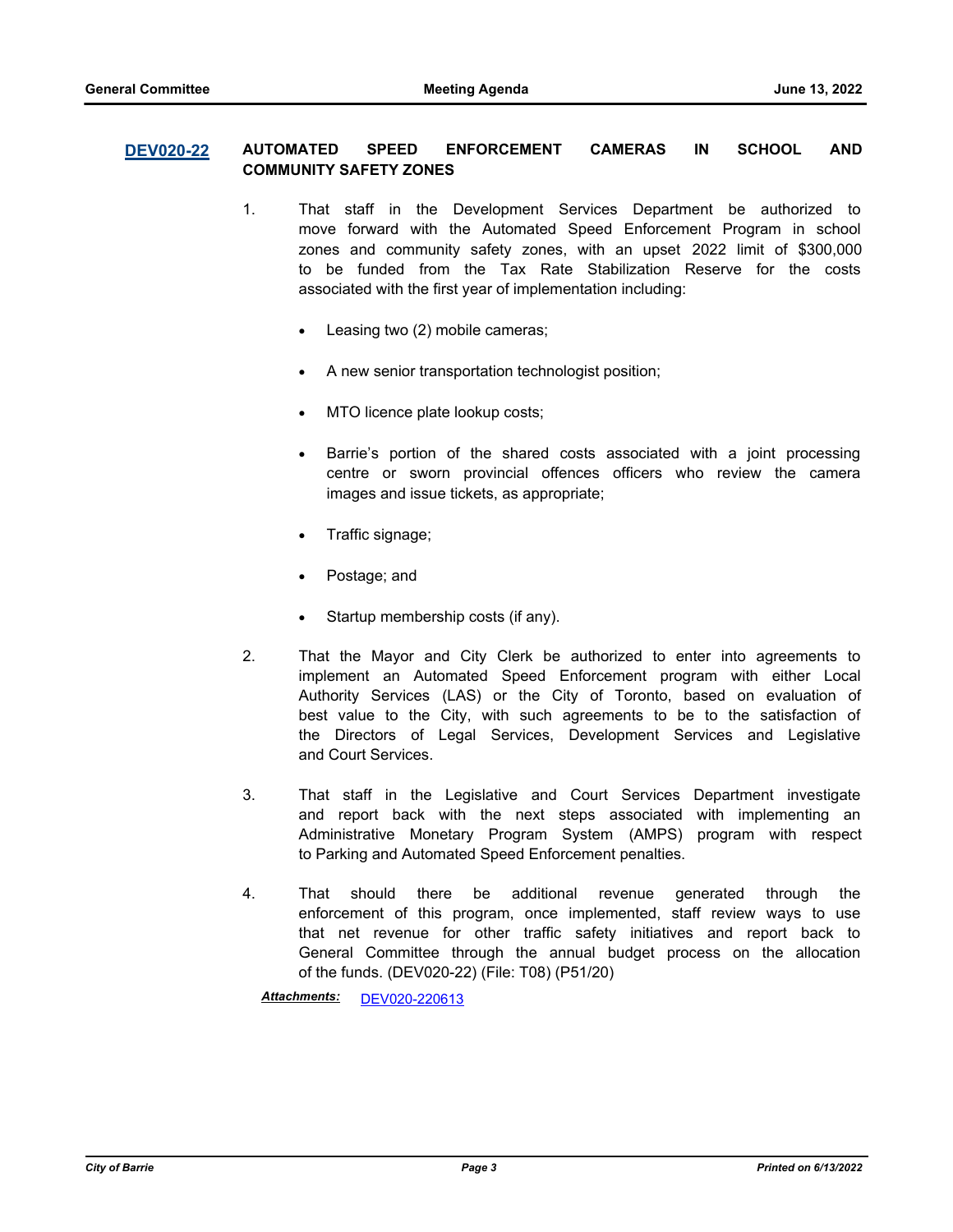#### **[DEV022-22](http://barrie.ca.legistar.com/gateway.aspx?m=l&id=/matter.aspx?key=50841) HARVIE ROAD / BIG BAY POINT ROAD PARKING RESTRICTIONS (WARD 8)**

1. That Traffic By-law 2020-107, Schedule '1', "No Parking Anytime" be amended by deleting the following:

"Big Bay Point Road From Huronia Road to a point 140 metres east thereof."

2. That Traffic By-law 2020-107, Schedule '1', "No Parking Anytime" be amended by adding the following:

"Harvie Road Both sides from Essa Road to Fairview Road."

"Big Bay Point Road Both sides from Fairview Road to a point 140 metres east of Huronia Road." (DEV022-22) (File: T08)

*Attachments:* [DEV022-220613](http://barrie.ca.legistar.com/gateway.aspx?M=F&ID=1c12570e-23d9-47fd-ac98-74130e831309.pdf)

#### **[INF002-22](http://barrie.ca.legistar.com/gateway.aspx?m=l&id=/matter.aspx?key=50810) DRIVEWAY RESTORATION POLICY**

That the existing Driveway Restoration Policy regarding the repair of driveways, be replaced with the updated Driveway Restoration Policy outlined in Appendix "A" to Staff Report INF002-22. (INF002-22)

*Attachments:* [INF002-220613](http://barrie.ca.legistar.com/gateway.aspx?M=F&ID=00aaebed-ba9d-4f7d-836f-700c743361e1.pdf)

## **7. REPORTS OF OFFICERS OF THE CORPORATION**

Nil.

#### **8. ITEM(S) FOR DISCUSSION**

### **[ITM 8.1](http://barrie.ca.legistar.com/gateway.aspx?m=l&id=/matter.aspx?key=50857) THREE-WAY STOP AT CUMMING DRIVE AND STAPLETON PLACE (WARD 6)**

This matter has been withdrawn.

#### **[ITM 8.2](http://barrie.ca.legistar.com/gateway.aspx?m=l&id=/matter.aspx?key=50859) TRAFFIC SIGNALS AT GROVE AND JOHNSON STREET (WARD 1)**

That staff in the Development Services Department investigate the feasibility of installing traffic signals at the intersection of Grove Street and Johnson Street and report back to General Committee. (Item for Discussion 8.2, June 13, 2022)

Sponsor: Councillor, C. Riepma

#### **[ITM 8.3](http://barrie.ca.legistar.com/gateway.aspx?m=l&id=/matter.aspx?key=50860) NEW OFFICIAL PLAN - FURTHER AMENDMENT**

This matter has been withdrawn